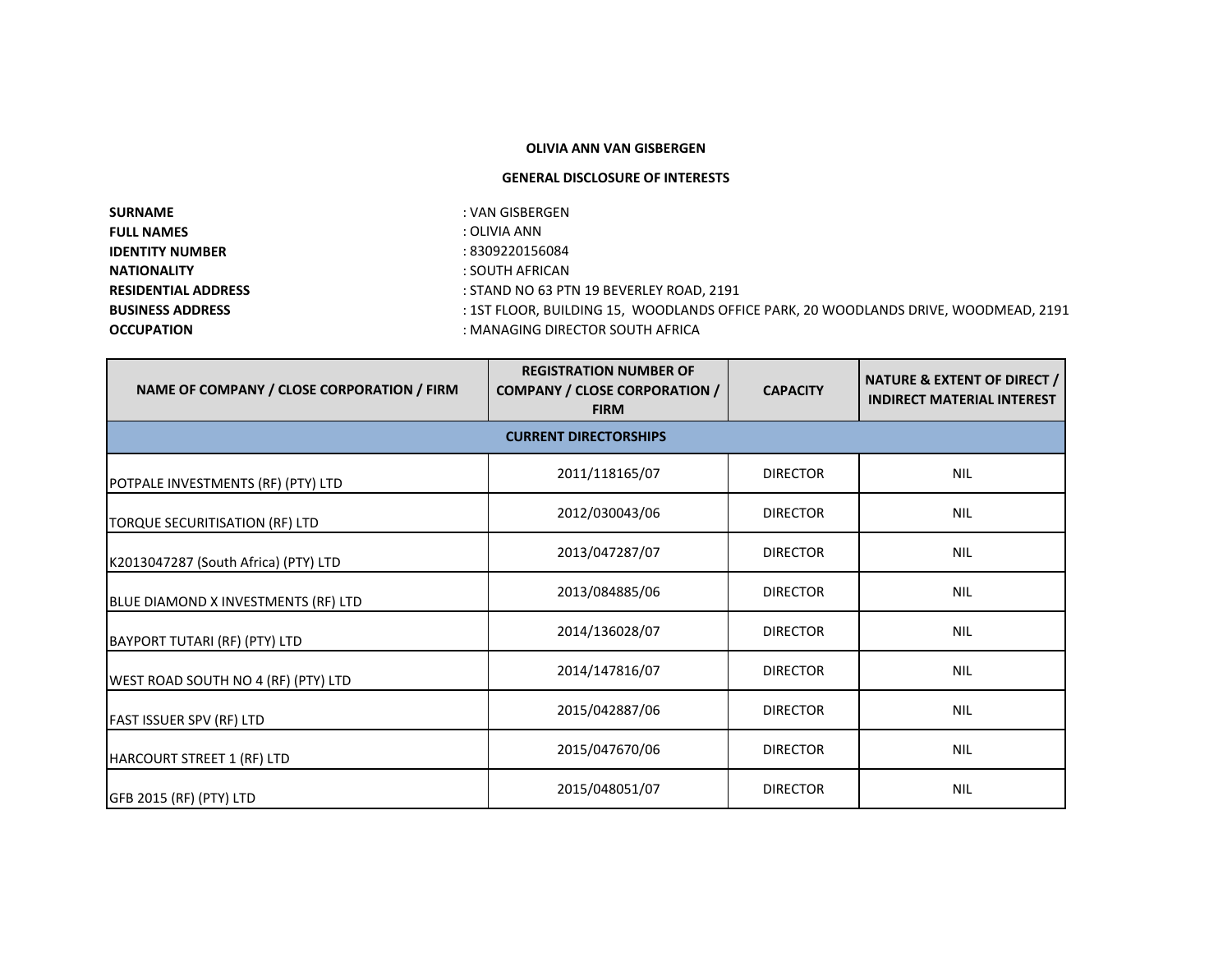| NAME OF COMPANY / CLOSE CORPORATION / FIRM      | <b>REGISTRATION NUMBER OF</b><br><b>COMPANY / CLOSE CORPORATION /</b><br><b>FIRM</b> | <b>CAPACITY</b> | NATURE & EXTENT OF DIRECT /<br><b>INDIRECT MATERIAL INTEREST</b> |
|-------------------------------------------------|--------------------------------------------------------------------------------------|-----------------|------------------------------------------------------------------|
| SPARTAN HOUSE 2018 (RF) LTD                     | 2015/393725/06                                                                       | <b>DIRECTOR</b> | <b>NIL</b>                                                       |
| FOX STREET 5 (RF) LTD                           | 2015/397182/06                                                                       | <b>DIRECTOR</b> | <b>NIL</b>                                                       |
| TRANSSEC 3 (RF) LTD                             | 2016/117311/06                                                                       | <b>DIRECTOR</b> | <b>NIL</b>                                                       |
| <b>VELOCITY FINANCE (RF) LTD</b>                | 2016/138581/06                                                                       | <b>DIRECTOR</b> | <b>NIL</b>                                                       |
| SA TAXI IMPACT FUND SECURITY SPV (RF) (PTY) LTD | 2016/396877/07                                                                       | <b>DIRECTOR</b> | <b>NIL</b>                                                       |
| TRANSSEC 4 (RF) LTD                             | 2018/268776/06                                                                       | <b>DIRECTOR</b> | <b>NIL</b>                                                       |
| TRANSFLOW (RF) (PTY) LTD                        | 2018/631811/07                                                                       | <b>DIRECTOR</b> | <b>NIL</b>                                                       |
| TMF SA BEE (PTY) LTD                            | 2020/125841/07                                                                       | <b>DIRECTOR</b> | <b>NIL</b>                                                       |
| TRANSSEC 5 (RF) LTD                             | 2020/886422/06                                                                       | <b>DIRECTOR</b> | <b>NIL</b>                                                       |
| TMF FUND SERVICES (SOUTH AFRICA) (PTY) LTD      | 2021/662928/07                                                                       | <b>DIRECTOR</b> | <b>NIL</b>                                                       |
| RICHEFOND CIRCLE (RF) LTD                       | 2021/662982/06                                                                       | <b>DIRECTOR</b> | <b>NIL</b>                                                       |
| AGRI HARVEST INVESTMENTS (RF) LTD               | 2021/801641/06                                                                       | <b>DIRECTOR</b> | <b>NIL</b>                                                       |
| BLUE TITANIUM CONDUIT (RF) LTD                  | 2001/000248/06                                                                       | <b>DIRECTOR</b> | <b>NIL</b>                                                       |
| BLUE DIAMOND INVESTMENTS NO 1 (RF) LTD          | 2005/038272/06                                                                       | <b>DIRECTOR</b> | <b>NIL</b>                                                       |
| BLUE DIAMOND INVESTMENTS NO 2 (RF) LTD          | 2005/038396/06                                                                       | <b>DIRECTOR</b> | <b>NIL</b>                                                       |
| BLUE DIAMOND INVESTMENTS NO 3 (RF) LTD          | 2005/038687/06                                                                       | <b>DIRECTOR</b> | <b>NIL</b>                                                       |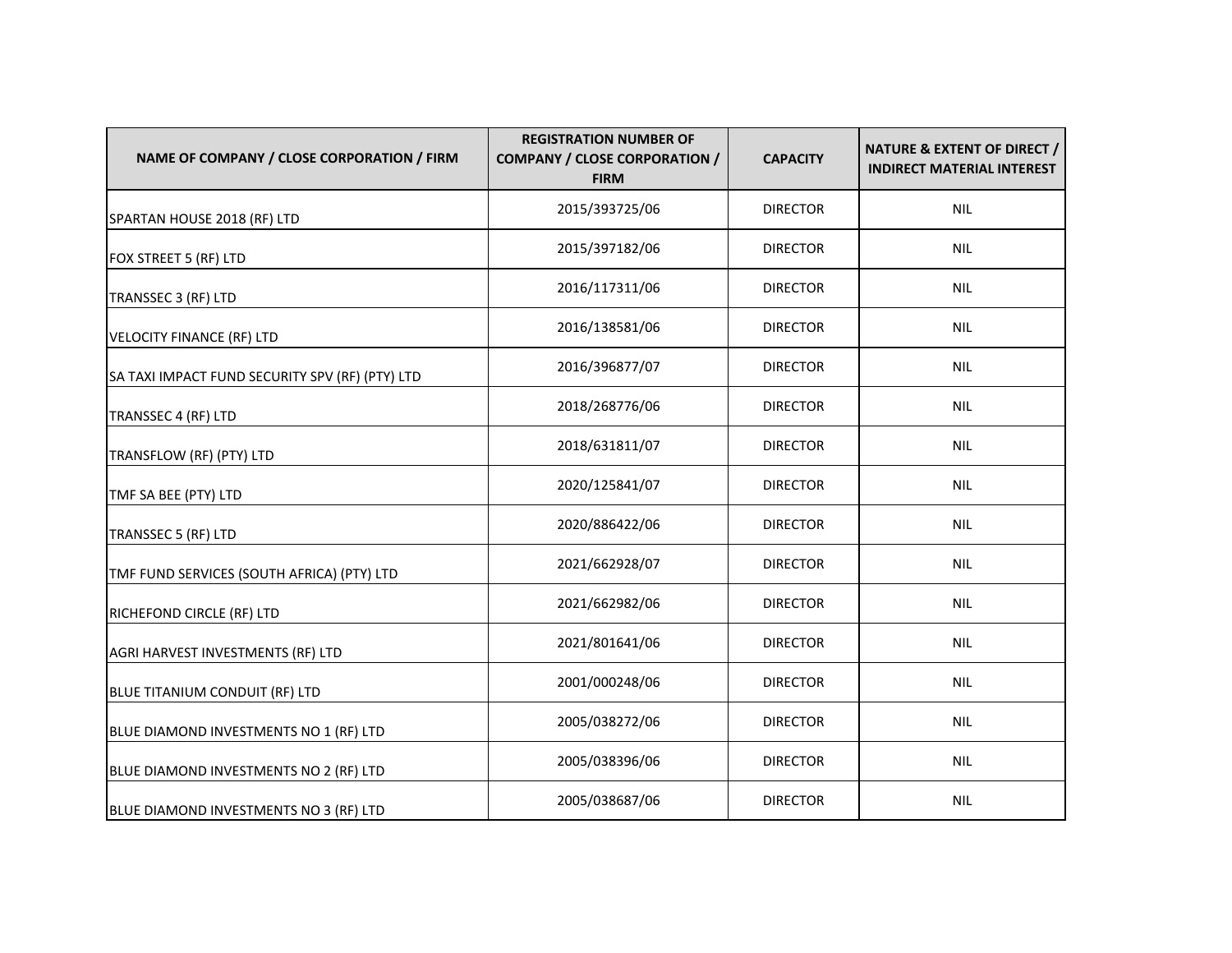| NAME OF COMPANY / CLOSE CORPORATION / FIRM      | <b>REGISTRATION NUMBER OF</b><br><b>COMPANY / CLOSE CORPORATION /</b><br><b>FIRM</b> | <b>CAPACITY</b>     | NATURE & EXTENT OF DIRECT /<br><b>INDIRECT MATERIAL INTEREST</b> |
|-------------------------------------------------|--------------------------------------------------------------------------------------|---------------------|------------------------------------------------------------------|
| INKOTHA INVESTMENTS (RF) LTD                    | 2006/012564/06                                                                       | <b>DIRECTOR</b>     | <b>NIL</b>                                                       |
| TMF CORPORATE SERVICES (SOUTH AFRICA) (PTY) LTD | 2006/013631/07                                                                       | <b>DIRECTOR</b>     | <b>NIL</b>                                                       |
| SB GUARANTEE COMPANY (RF) (PTY) LTD             | 2006/021576/07                                                                       | <b>DIRECTOR</b>     | <b>NIL</b>                                                       |
| INTEGER HOME LOANS (PTY) LTD                    | 2007/013756/07                                                                       | <b>DIRECTOR</b>     | <b>NIL</b>                                                       |
| INGUZA INVESTMENTS (RF) LTD                     | 2008/003346/06                                                                       | <b>DIRECTOR</b>     | <b>NIL</b>                                                       |
| <b>BAYPORT SECURITISATION (RF) LTD</b>          | 2008/003557/06                                                                       | <b>DIRECTOR</b>     | <b>NIL</b>                                                       |
| MONTSERRAT (PTY) LTD                            | 2009/008765/07                                                                       | <b>DIRECTOR</b>     | <b>NIL</b>                                                       |
| Q400 LEASING (PTY) LTD                          | 2010/018707/07                                                                       | <b>DIRECTOR</b>     | <b>NIL</b>                                                       |
| MAIN STREET 875 (PTY) LTD                       | 2011/004343/07                                                                       | <b>DIRECTOR</b>     | <b>NIL</b>                                                       |
| NEWSHELF 1275 (RF) (PTY) LTD                    | 2011/010407/07                                                                       | <b>DIRECTOR</b>     | <b>NIL</b>                                                       |
| BOWWOOD AND MAIN NO 51 (RF) (PTY) LTD           | 2013/046005/07                                                                       | <b>DIRECTOR ALT</b> | <b>NIL</b>                                                       |
| IMPUMELELO CP NOTE PROGRAMME 1 (RF) LTD         | 2013/211998/06                                                                       | <b>DIRECTOR ALT</b> | <b>NIL</b>                                                       |
| <b>GREENHOUSE FUNDING 4 (RF) LTD</b>            | 2014/120089/06                                                                       | <b>DIRECTOR ALT</b> | <b>NIL</b>                                                       |
| WEST ROAD SOUTH NO 3 (RF)(PTY) LTD              | 2014/136030/07                                                                       | <b>DIRECTOR ALT</b> | <b>NIL</b>                                                       |
| FOX STREET 4 SECURITY SPV (RF) (PTY) LTD        | 2015/008444/07                                                                       | <b>DIRECTOR ALT</b> | <b>NIL</b>                                                       |
| FIRSTRAND MORTGAGE COMPANY (RF) (PTY) LTD       | 2015/042866/07                                                                       | <b>DIRECTOR ALT</b> | <b>NIL</b>                                                       |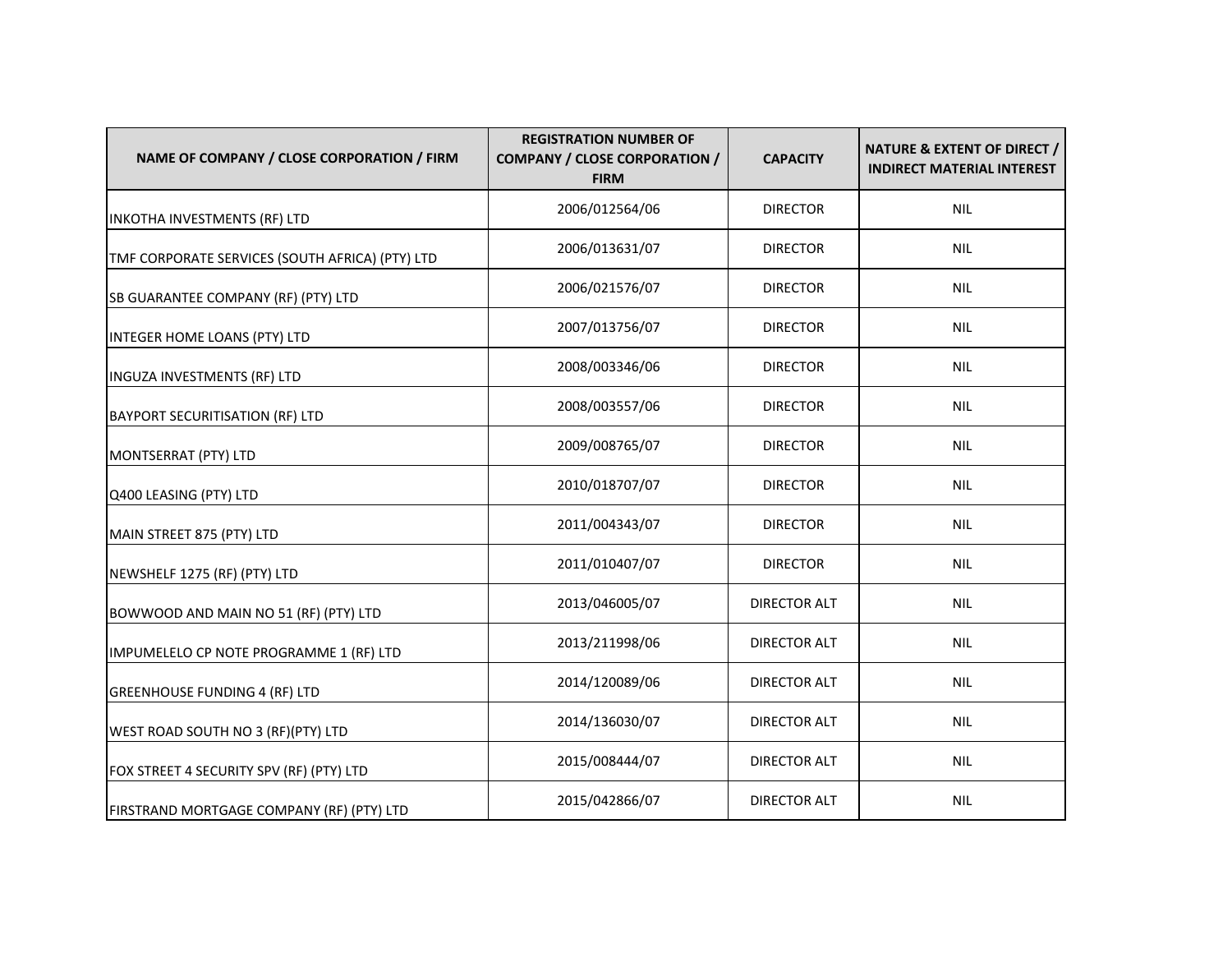| NAME OF COMPANY / CLOSE CORPORATION / FIRM | <b>REGISTRATION NUMBER OF</b><br><b>COMPANY / CLOSE CORPORATION /</b><br><b>FIRM</b> | <b>CAPACITY</b>     | NATURE & EXTENT OF DIRECT /<br><b>INDIRECT MATERIAL INTEREST</b> |
|--------------------------------------------|--------------------------------------------------------------------------------------|---------------------|------------------------------------------------------------------|
| <b>IREDINK RENTALS RF LTD</b>              | 2015/090404/06                                                                       | DIRECTOR ALT        | <b>NIL</b>                                                       |
| <b>GREENHOUSE FUNDING (RF) LTD</b>         | 2006/031853/06                                                                       | <b>DIRECTOR ALT</b> | <b>NIL</b>                                                       |
| AB FINCO 1(RF) LTD                         | 2007/033844/06                                                                       | DIRECTOR ALT        | <b>NIL</b>                                                       |
| AB FINCO 2(RF) LTD                         | 2008/006487/06                                                                       | <b>DIRECTOR ALT</b> | <b>NIL</b>                                                       |
| MAIN STREET 790 (RF) (PTY) LTD             | 2009/021188/07                                                                       | DIRECTOR ALT        | <b>NIL</b>                                                       |